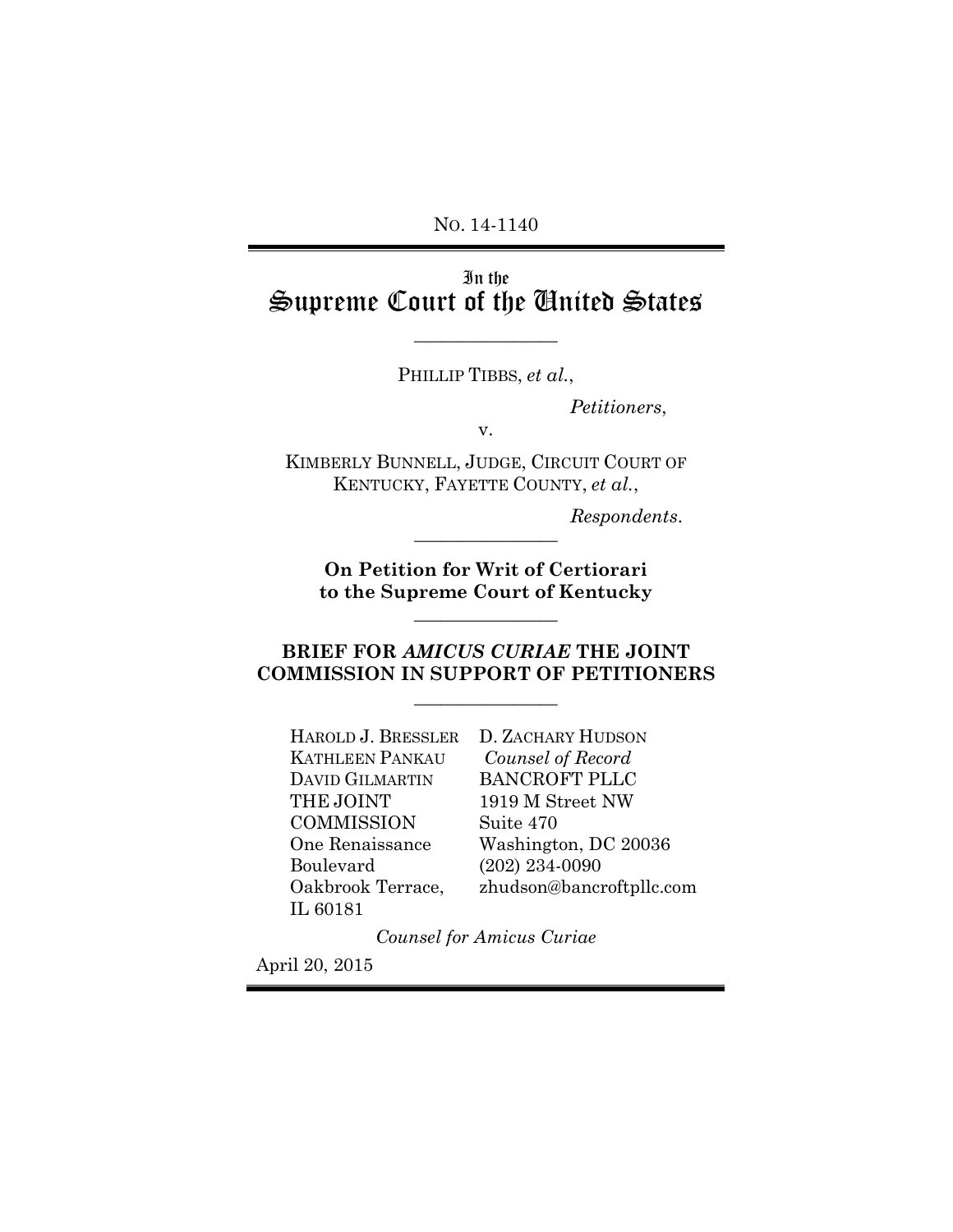### **MOTION FOR LEAVE TO FILE** *AMICUS CURIAE* **BRIEF IN SUPPORT OF PETITIONERS**

The Joint Commission provided the notice required by Supreme Court Rule 37 to all parties and received consent from petitioners and the Honorable Kimberly N. Bunnell to the filing of this brief. Because The Joint Commission was unable to secure consent from the remaining respondents, The Joint Commission hereby moves, pursuant to Supreme Court Rule 37.2(b), for leave to file an *amicus curiae*  brief in support of petitioners.

Founded in 1951, The Joint Commission is the Nation's oldest and largest health care standardssetting and accrediting body. The Joint Commission's sole purpose is to assist health care organizations in improving patient care. In pursuit of that mission, The Joint Commission evaluates and certifies more than 20,000 health care organizations and programs in the United States, develops standardized performance measures used in connection with those evaluations, and conducts in-depth research on matters of vital importance to health care safety and quality.

The Joint Commission also periodically engages Congress on health care related issues in need of federal attention. As relevant here, The Joint Commission strongly encouraged and supported adoption of the Patient Safety and Quality Improvement Act of 2005, 42 U.S.C. § 299b-21, *et. seq.* ("Patient Safety Act"), and the patient safety work product privilege. The Joint Commission participated in the critical stakeholder meetings, drafted proposed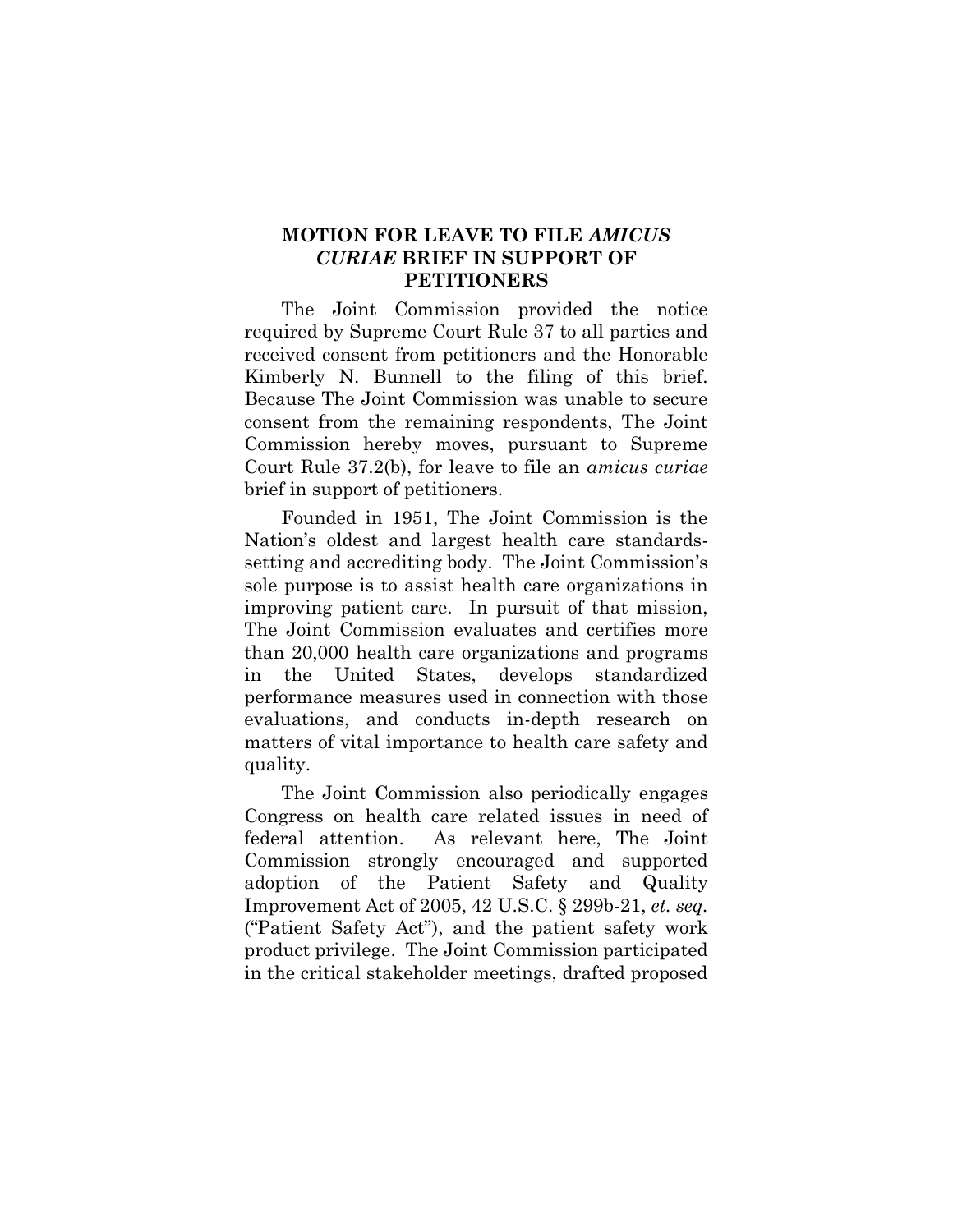language, commented on the Act's provisions as they evolved, and was intimately involved in fashioning the final legislative product.

Supreme Court Rule 37.1 states that an "*amicus curiae* brief that brings to the attention of the Court relevant matter not already brought to its attention by the parties may be of considerable help to the Court." The Joint Commission's proposed *amicus* brief readily meets that requirement. As an organization at the forefront of efforts to improve health care quality and intimately involved in the formulation and passage of the Patient Safety Act, The Joint Commission is uniquely positioned to provide this Court with insight into the potentially dire consequences of the decision below and to highlight the decision's incompatibility with the Patient Safety Act.

For the foregoing reasons, The Joint Commission respectfully requests leave to file the attached brief in support of petitioners.

Respectfully submitted,

| HAROLD J. BRESSLER     | D. ZACHARY HUDSON        |
|------------------------|--------------------------|
| <b>KATHLEEN PANKAU</b> | Counsel of Record        |
| <b>DAVID GILMARTIN</b> | <b>BANCROFT PLLC</b>     |
| THE JOINT              | 1919 M Street NW         |
| <b>COMMISSION</b>      | Suite 470                |
| One Renaissance        | Washington, DC 20036     |
| Boulevard              | $(202)$ 234-0090         |
| Oakbrook Terrace,      | zhudson@bancroftpllc.com |
| IL 60181               |                          |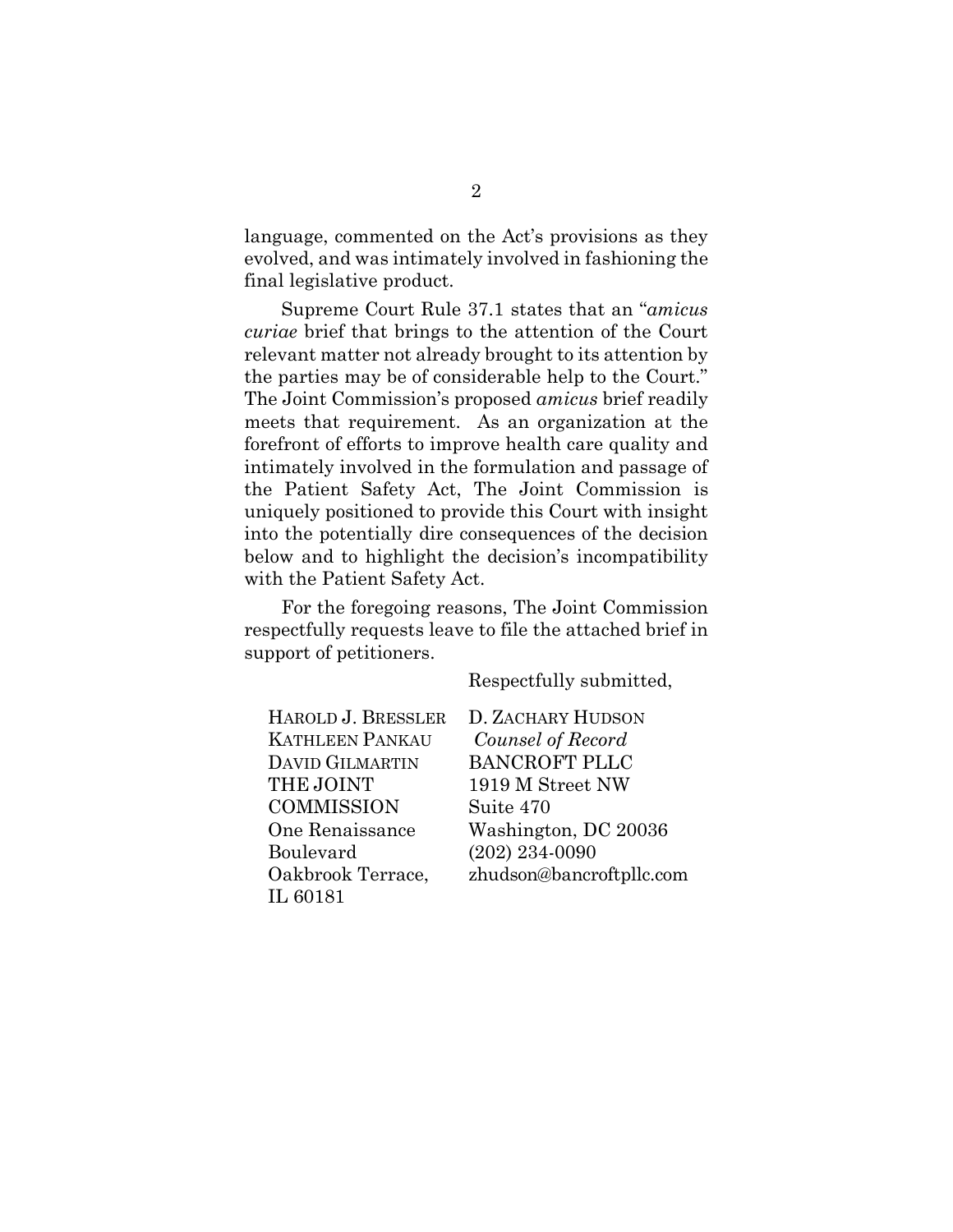### **CORPORATE DISCLOSURE STATEMENT**

The Joint Commission on Accreditation of Healthcare Organizations ("The Joint Commission") is a not-for-profit corporation under Illinois law and a 501(c)(3) tax-exempt corporation.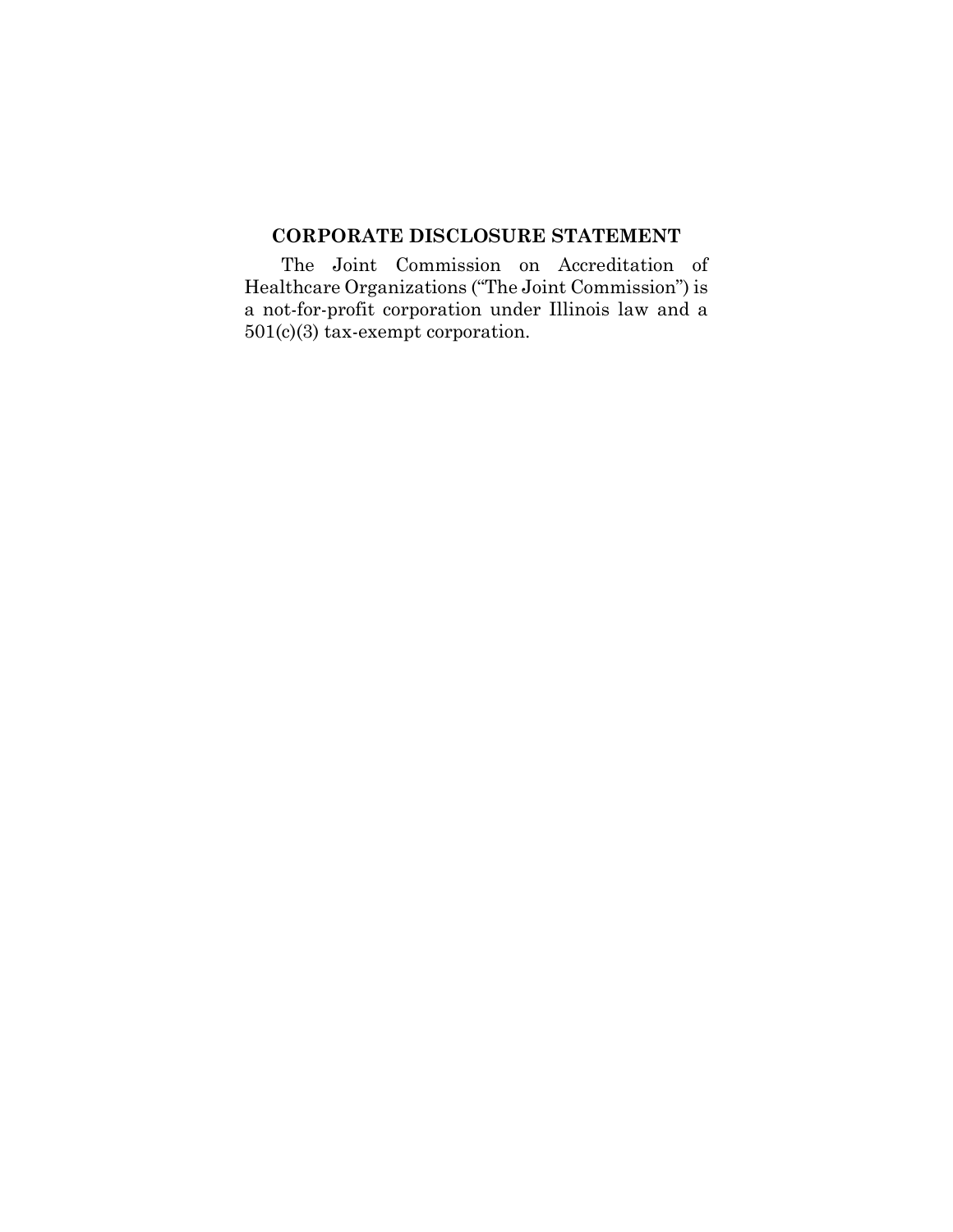# **TABLE OF CONTENTS**

| CORPORATE DISCLOSURE STATEMENTi                                                                                                     |
|-------------------------------------------------------------------------------------------------------------------------------------|
|                                                                                                                                     |
|                                                                                                                                     |
|                                                                                                                                     |
|                                                                                                                                     |
| I. The Decision Below Is Irreconcilable With<br>Congressional Intent And Jeopardizes<br>Ongoing Efforts To Improve Patient Safety 4 |
| II. Immediate Review Of The Question                                                                                                |
|                                                                                                                                     |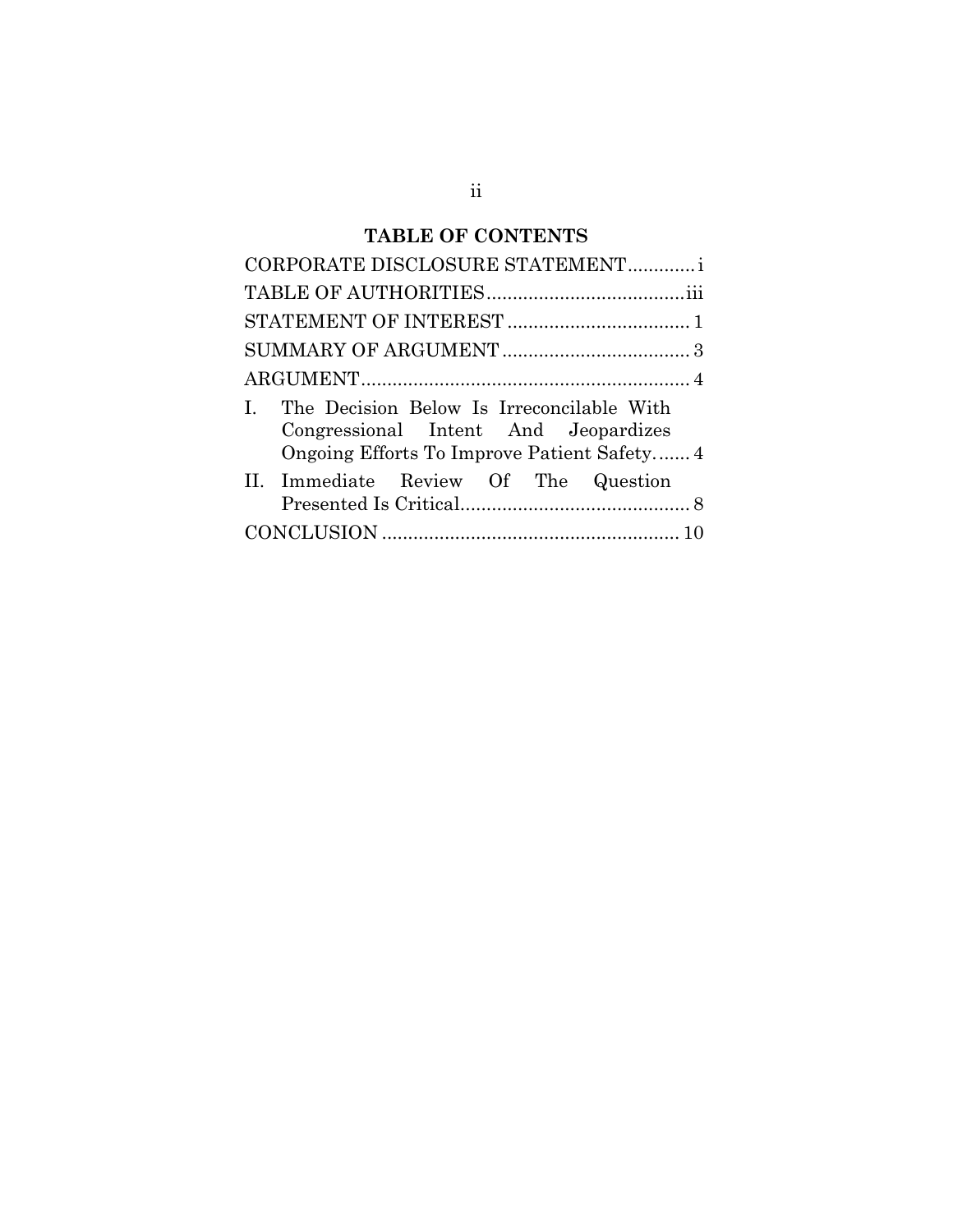## **TABLE OF AUTHORITIES**

## **Cases**

| In re Admin. Subpoena Blue                   |
|----------------------------------------------|
| Cross Blue Shield of Mass., Inc.,            |
|                                              |
| Mattice v. Mem'l Hosp. of S. Bend,           |
|                                              |
| Roberts v. Legacy Meridian Park Hosp., Inc., |
|                                              |
| United States v. Aurora Health Care, Inc.,   |
| No. 14-MC-77, 2015 WL 1261399                |
|                                              |
| <b>Statutes</b>                              |
|                                              |
|                                              |
|                                              |
|                                              |
|                                              |
|                                              |
|                                              |
|                                              |
| Regulations                                  |
|                                              |
|                                              |
| <b>Other Authorities</b>                     |
| Institute of Medicine, To Err Is Human:      |

| $\mu$ and $\mu$ and $\mu$ and $\mu$ and $\mu$ and $\mu$ and $\mu$ and $\mu$ . |  |
|-------------------------------------------------------------------------------|--|
|                                                                               |  |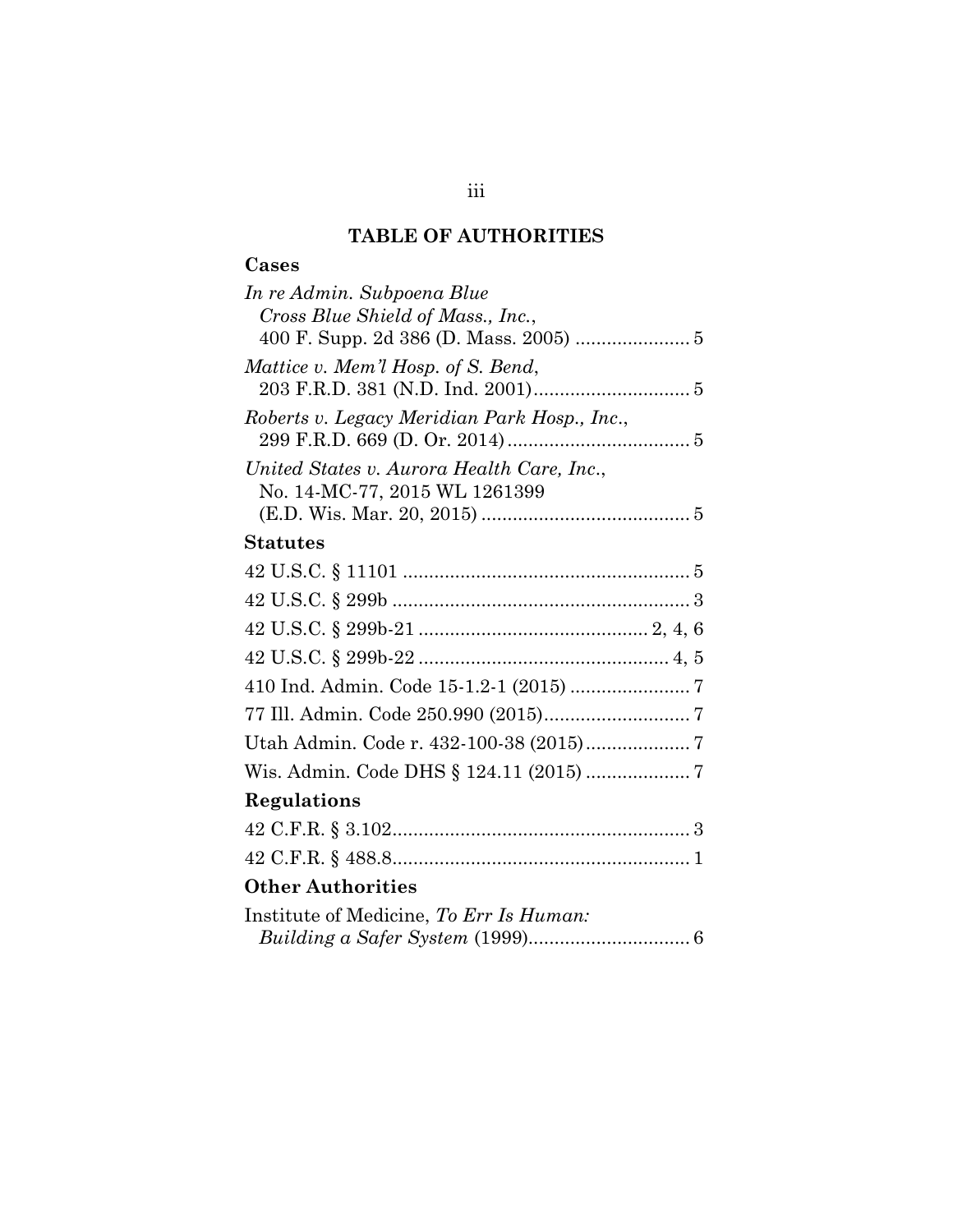| Kelly J. Devers et al., What is Driving  |  |
|------------------------------------------|--|
| Hospitals' Patient-Safety Efforts?,      |  |
|                                          |  |
| Zane R. Wolf & Ronda G. Hughes,          |  |
| Error Reporting & Disclosure, in Patient |  |
| Safety and Quality: An Evidence Based    |  |
|                                          |  |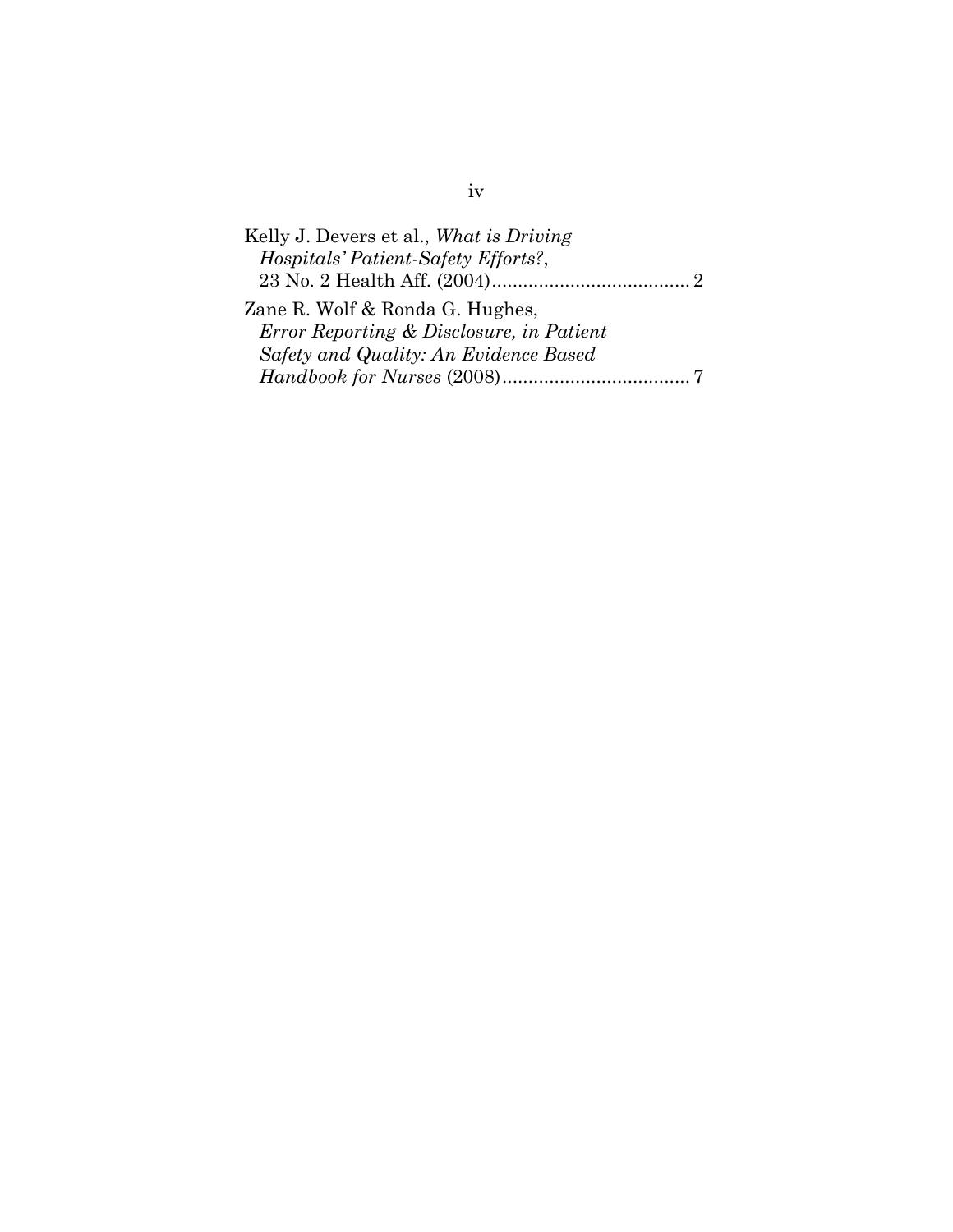#### **STATEMENT OF INTEREST<sup>1</sup>**

The Joint Commission respectfully submits this *amicus curiae* brief in support of the petition for certiorari. Founded in 1951, The Joint Commission is the Nation's oldest and largest health care standardssetting and accrediting body. The Joint Commission is governed by a Board comprised of individuals with a wealth and diversity of experience in health care, including physicians, nurses, health care administrators, health care quality experts, and business leaders. Corporate members of The Joint Commission include The American College of Physicians, The American College of Surgeons, The American Dental Association, The American Hospital Association, and the American Medical Association. Accreditation from the Joint Commission is recognized as accomplishing compliance with various state and federal regulatory requirements, including Medicare and Medicaid hospital quality requirements. *See, e.g.*, 42 C.F.R. § 488.8.

The Joint Commission's sole purpose is to assist health care organizations in improving patient care. In pursuit of that mission, The Joint Commission evaluates and certifies more than 20,000 health care organizations and programs in the United States, develops standardized performance measures used in connection with those evaluations, and conducts indepth research on matters of vital importance to

l

<sup>1</sup> Pursuant to Supreme Court Rule 37.6, *amicus curiae* states that no counsel for any party authored this brief in whole or in part and that no entity or person, aside from *amicus curiae*, its members, and its counsel, made any monetary contribution toward the preparation or submission of this brief.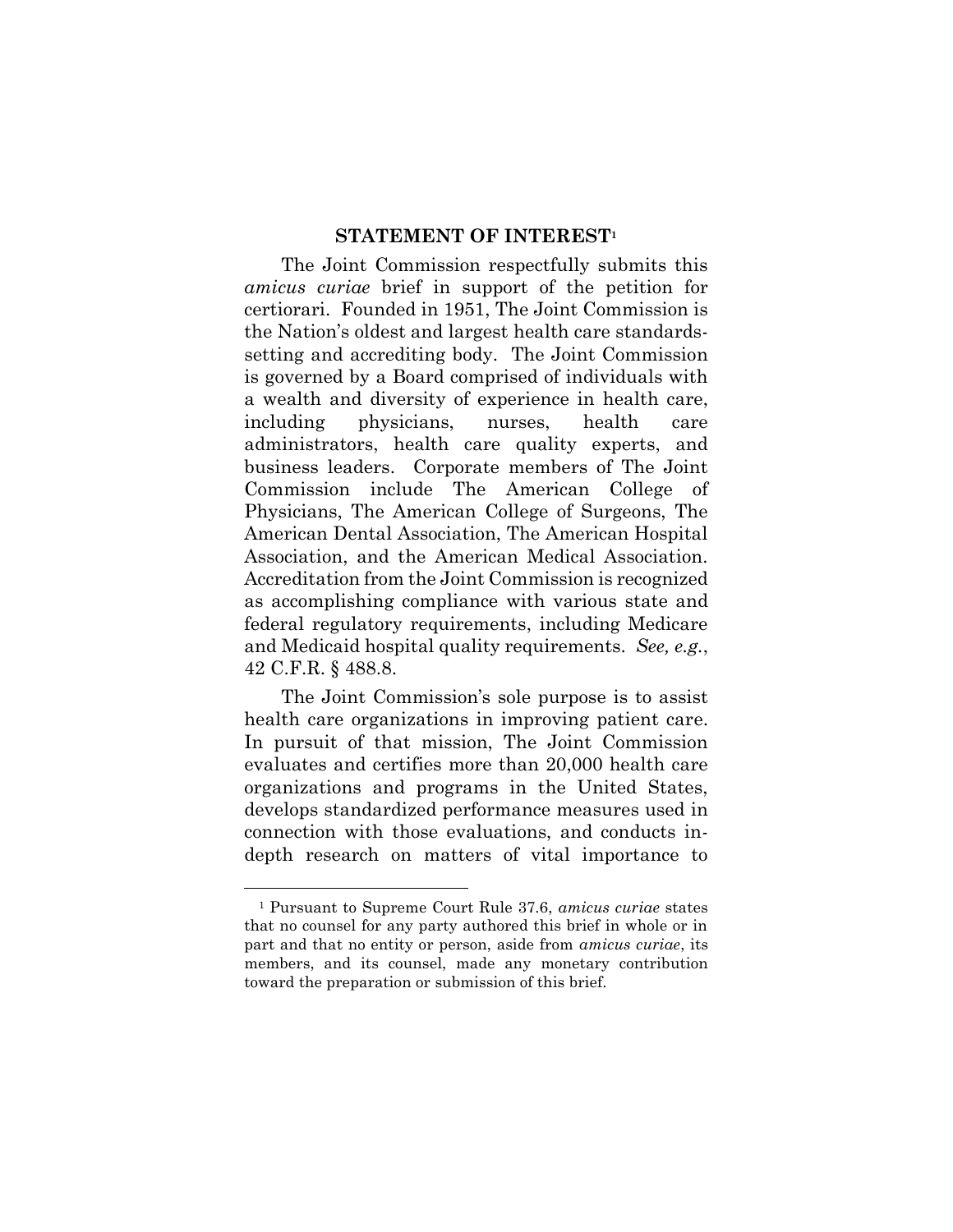health care safety and quality. Those efforts have yielded substantial results in terms of patient safety. Indeed, many of the Nation's most important patient safety initiatives are a direct result of health care providers' efforts to comply with Joint Commission accreditation standards. *See* Kelly J. Devers et al., *What is Driving Hospitals' Patient-Safety Efforts?*, 23 No. 2 Health Aff. 103 (2004).

Part and parcel of its efforts to improve patient safety and care, The Joint Commission periodically engages Congress on health care related issues in need of federal attention. As relevant here, more than two decades ago The Joint Commission began asking Congress to adopt legislation encouraging health care organizations to uncover and analyze their own risks, report adverse events, and share the information gleaned from those self-evaluation efforts with entities like The Joint Commission. As The Joint Commission explained to Congress, federal legislation along these lines was necessary to reduce the risk that preventable errors would result in harm to patients.

The efforts of The Joint Commission on this score, as well as those of over 100 other professional and quality improvement organizations, resulted in the passage of the Patient Safety and Quality Improvement Act of 2005, 42 U.S.C. § 299b-21, *et. seq.* ("Patient Safety Act"). Deeply involved in the crafting and adoption of the Act, The Joint Commission strongly encouraged and supported the Patient Safety Act from its inception, including the establishment of a robust federal privilege for "patient safety work product." The Joint Commission participated in the critical stakeholder meetings, drafted proposed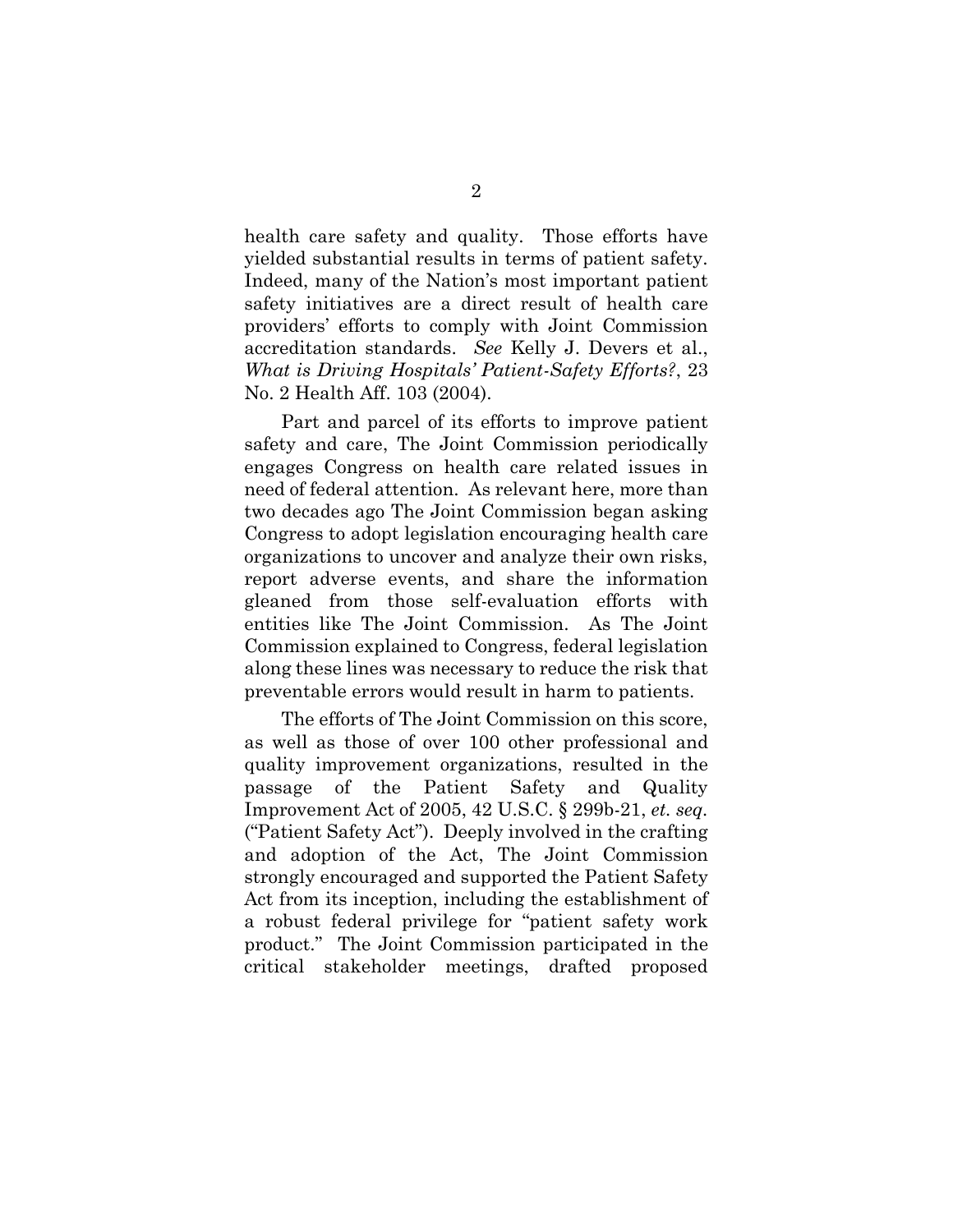language, commented on the Act's provisions as they evolved, and was intimately involved in fashioning the final legislative product. While The Joint Commission is not a "patient safety organization" ("PSO"), *see* 42 C.F.R. § 3.102(a)(2)(ii)(A), health care organizations are expressly authorized to share patient safety work product with entities such as The Joint Commission, 42 U.S.C. § 299b. <sup>2</sup> And while The Joint Commission has no direct interest in the operation of PSOs, PSOs play an important role in the ongoing effort to improve patient safety and care.

As an organization at the vanguard of efforts to improve health care quality and intimately involved in the formulation and passage of the Patient Safety Act, The Joint Commission is uniquely positioned to provide this Court with insight into the potentially dire consequences of the decision below and to highlight the decision's incompatibility with the Patient Safety Act. More fundamentally, because the patient safety work product privilege is essential to improving patient safety, The Joint Commission has a strong interest in ensuring that the privilege is given its congressionally-intended scope.

### **SUMMARY OF ARGUMENT**

Congress adopted the patient safety work product privilege and its companion preemption provision to encourage health care organizations to gather and share information about adverse patient safety events. As Congress recognized in taking this

<sup>2</sup> Affiliates of The Joint Commission may obtain certification as a PSO so long as certain firewalls are established, but The Joint Commission has not established an affiliated PSO.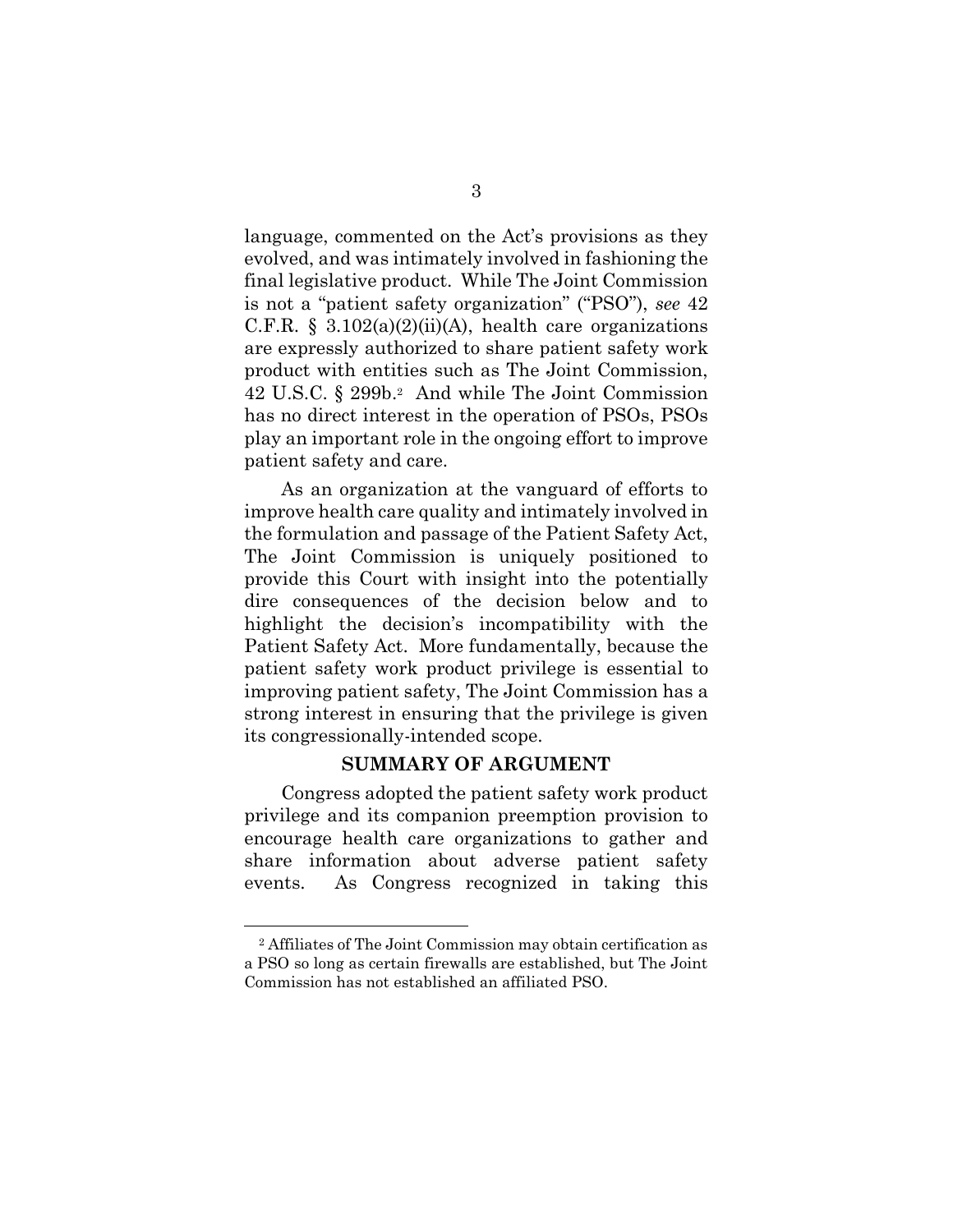extraordinary step, allowing health care organizations to share information about potential risks to patients, free from fear that the information will later be used against them in court or to damage their reputations, allows PSOs to evaluate that information and provide meaningful and effective advice.

The decision below is irreconcilable with the broad scope of the patient safety work product privilege and threatens to cut off vital information sharing efforts. In the absence of a clear and unambiguous rule protecting patient safety work product from disclosure, health care organizations will be understandably reluctant to cultivate and share information that is used by PSOs to save lives. That outcome is simply unacceptable. This Court's immediate review is warranted.

### **ARGUMENT**

### **I. The Decision Below Is Irreconcilable With Congressional Intent And Jeopardizes Ongoing Efforts To Improve Patient Safety.**

The Patient Safety Act creates an expansive privilege protecting "patient safety work product" defined as "any data, reports, records, memoranda, analyses (such as root cause analyses), or written or oral statements" created for or supplied to a PSO from release. 42 U.S.C.  $\S$  299b-21(7)(A). That expansive privilege is accompanied by an equally broad preemption provision, stating that "[n]otwithstanding any other provision of Federal, State, or local law," patient safety work product is protected from discovery in civil, criminal, and administrative proceedings. 42 U.S.C. § 299b-22(a)- (c). Reflecting Congress' intent that the privilege be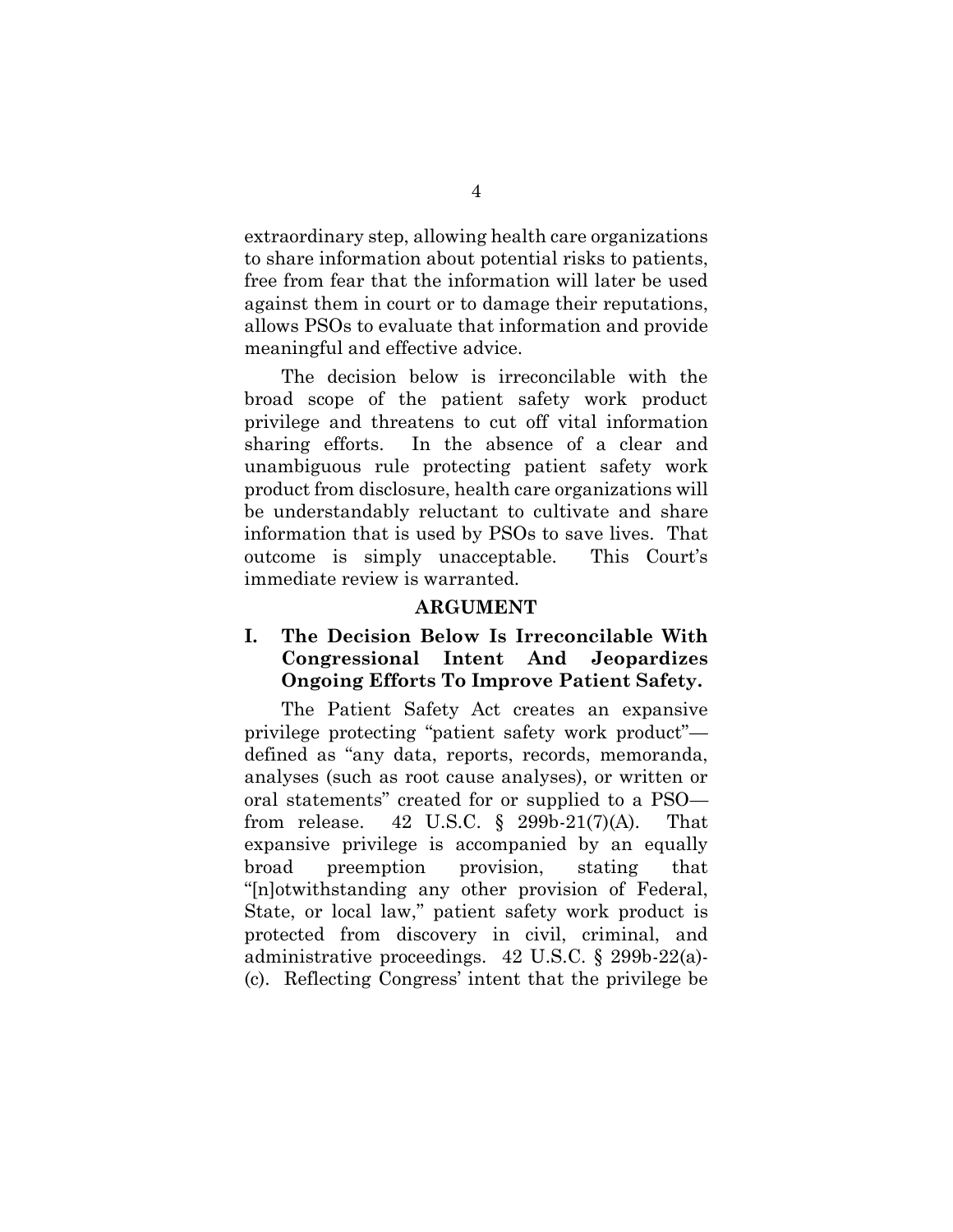crystal clear and unassailable, the Patient Safety Act expressly states that "patient safety work product shall be privileged and shall not be … subject to a Federal, State, or local civil, criminal, or administrative subpoena or order …." *Id.*

As The Joint Commission knows based on its longstanding involvement with this issue, the broad patient safety work product privilege Congress adopted in the Patient Safety Act was necessitated by a gap in privilege protection that critically undermined the development and sharing of information in the name of improving patient safety. Before the Patient Safety Act, the only federal law addressing the issue was the Health Care Quality Improvement Act, 42 U.S.C. § 11101, which recognized the need for a federal law encouraging information sharing, but provided only civil immunity to health care providers engaged in the peer review process. And federal courts have long refused (and continue to refuse) to recognize a non-statutory federal privilege in this area. *See, e.g.*, *United States v. Aurora Health Care, Inc*., No. 14-MC-77, 2015 WL 1261399 (E.D. Wis. Mar. 20, 2015); *Roberts v. Legacy Meridian Park Hosp., Inc*., 299 F.R.D. 669 (D. Or. 2014); *In re Admin. Subpoena Blue Cross Blue Shield of Mass., Inc.*, 400 F. Supp. 2d 386 (D. Mass. 2005); *Mattice v. Mem'l Hosp. of S. Bend*, 203 F.R.D. 381 (N.D. Ind. 2001).

In recognition of the inadequacy of the thengoverning law to provide the protections necessary to encourage self-evaluation and information sharing, as well as the fact that as many as 98,000 deaths may result from preventable medical errors every year,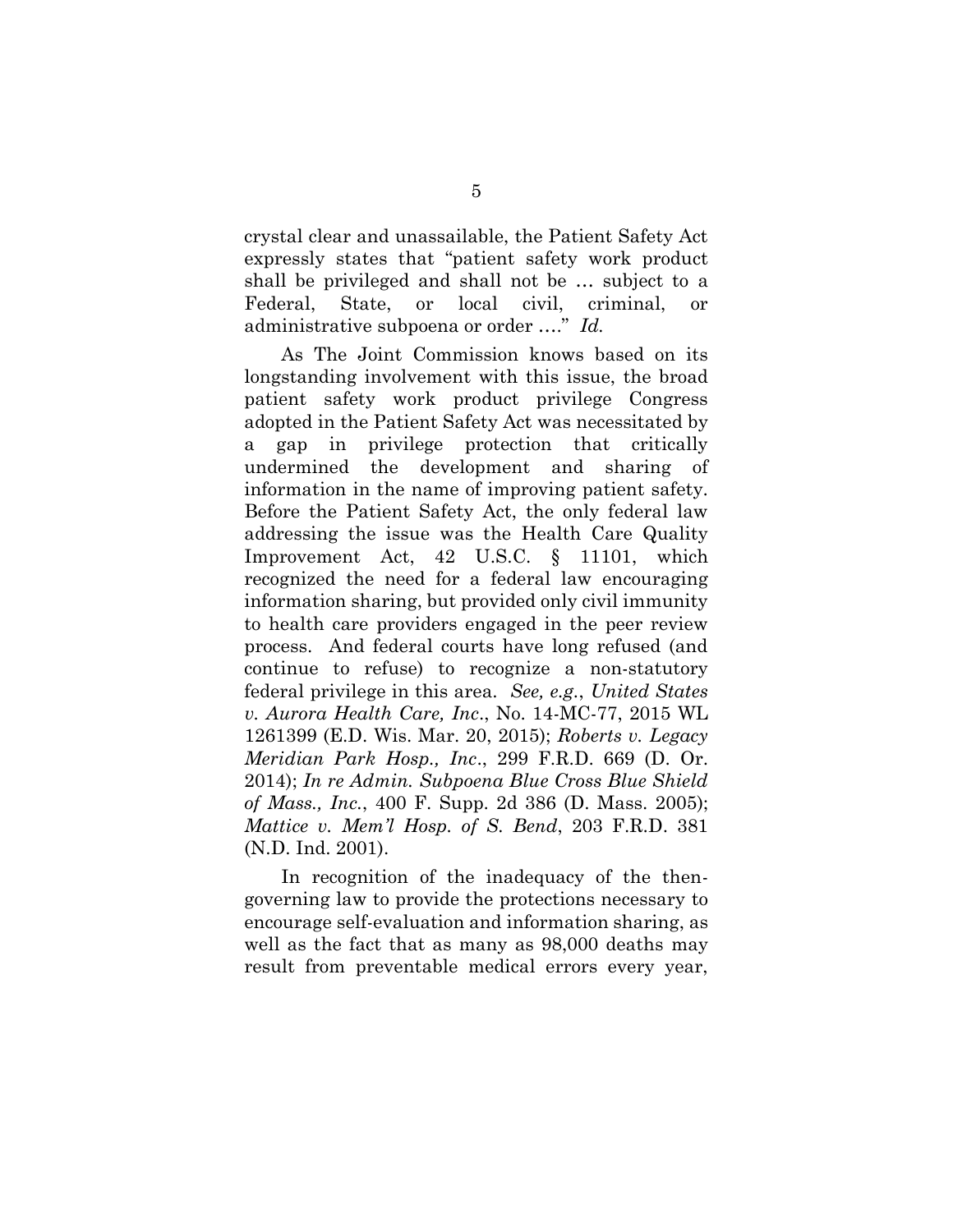Institute of Medicine, *To Err Is Human: Building a Safer System* 1 (1999), Congress adopted the patient safety work product privilege and its companion express preemption provision to create a nationwide "culture of safety" where patient risk is minimized through recordation, collaboration, and evaluation free from the fear that such efforts will later be Exhibit A in a civil jury trial. 42 U.S.C. § 299b-21(5)(D). The Joint Commission is pleased to report that Congress' effort is working. PSOs are improving patient care and safety and the patient safety work product privilege has played an important part in that success. While health care organizations are still sometimes hesitant to share information surrounding incidents that result—or come close to resulting—in patient harm, the patient safety work product privilege has made it much easier for PSOs to convince health care organizations to cultivate and share information about adverse patient safety events.

The evaluation of "sentinel events" through "root cause analysis" is a prime example. PSOs encourage hospitals to conduct a root cause analysis following any unexpected occurrence involving death or serious physical or psychological injury, or any procedural aberration that, if repeated, would create a significant risk of harm to patients. As the name "root cause analysis" suggests, that mode of analysis requires evaluation of systems and procedures above and beyond what may appear to be an individual mistake. This sort of analysis pays substantial dividends in terms of improving patient care and is made possible, at least in part, by the protection that the patient safety work product privilege provides.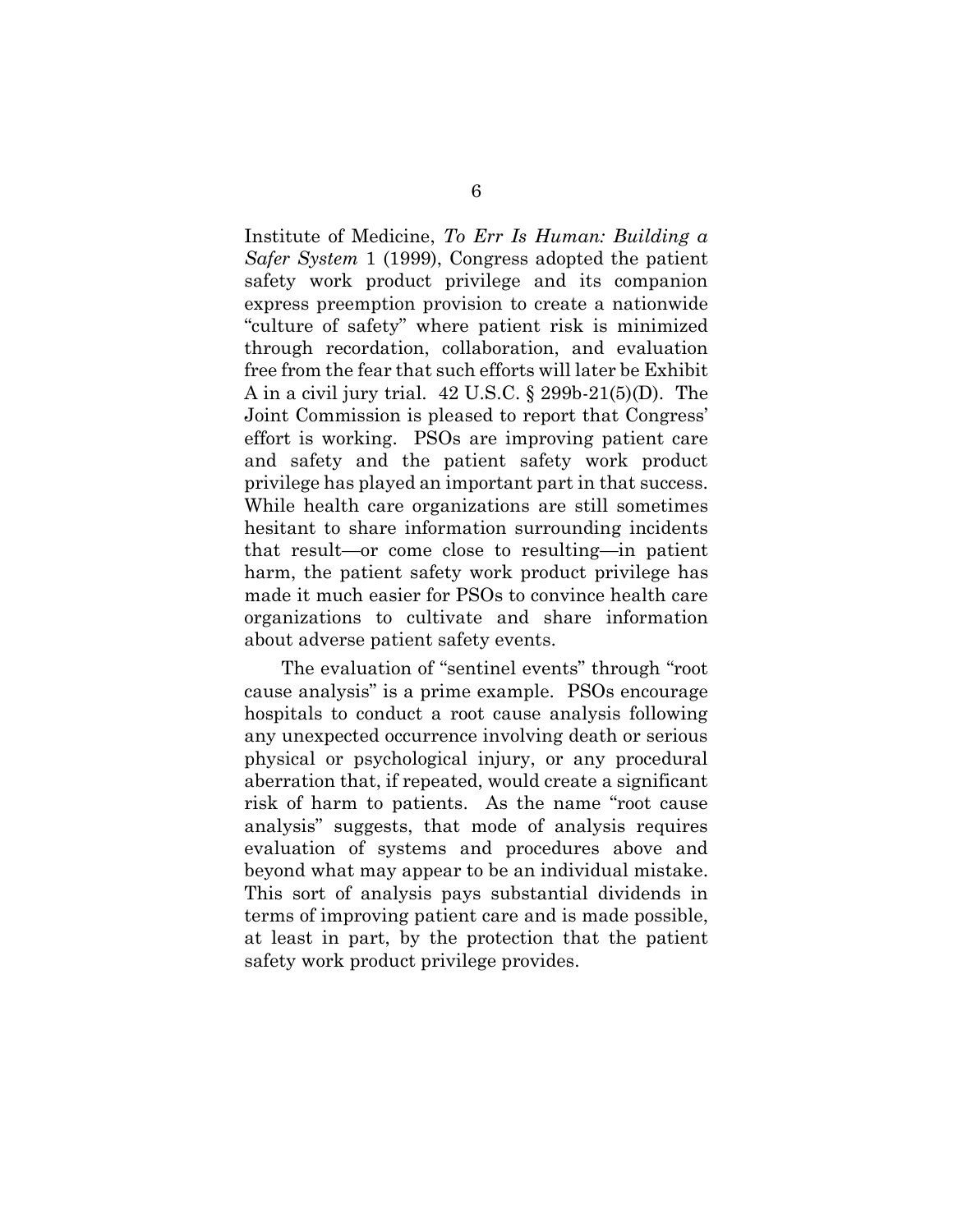The decision below puts the lifesaving progress enabled by methods such as root cause analysis at risk. At worst, a carveout for medical "information normally contained in" documents subject to a state reporting or record keeping obligation threatens to create an exception that swallows the rule. Pet. App. 24a-25a. As the petition explains, there will nearly always be a colorable argument that patient safety work product is information of the sort "normally contained in" documents subject to a state reporting or record keeping requirement. *See* Pet'n 25. As a result, the "normally contained in" exception could render Congress' patient safety work product privilege a nullity and eliminate the critical health care benefits that flow directly from that privilege. The vast majority of states have reporting and recordation requirements resembling the one at issue here. *See, e.g.*, 410 Ind. Admin. Code 15-1.2-1(e) (2015); 77 Ill. Admin. Code 250.990 (2015); Utah Admin. Code r. 432-100-38(4)(c) (2015); Wis. Admin. Code DHS § 124.11(3) (2015).

The alternative to the worst case scenario is no more tolerable. At an absolute minimum, the decision below creates substantial uncertainty in an area where Congress went to great lengths to create clear and predictable rules. The resulting ambiguity will make it much harder for PSOs to convince health care providers to share information regarding adverse patient safety events and severely handicap the ability of these entities to evaluate patient safety risks and prescribe effective remedies. *See* Zane R. Wolf & Ronda G. Hughes, *Error Reporting & Disclosure, in Patient Safety and Quality: An Evidence Based Handbook for Nurses*, 2-333 to 2-339 (2008).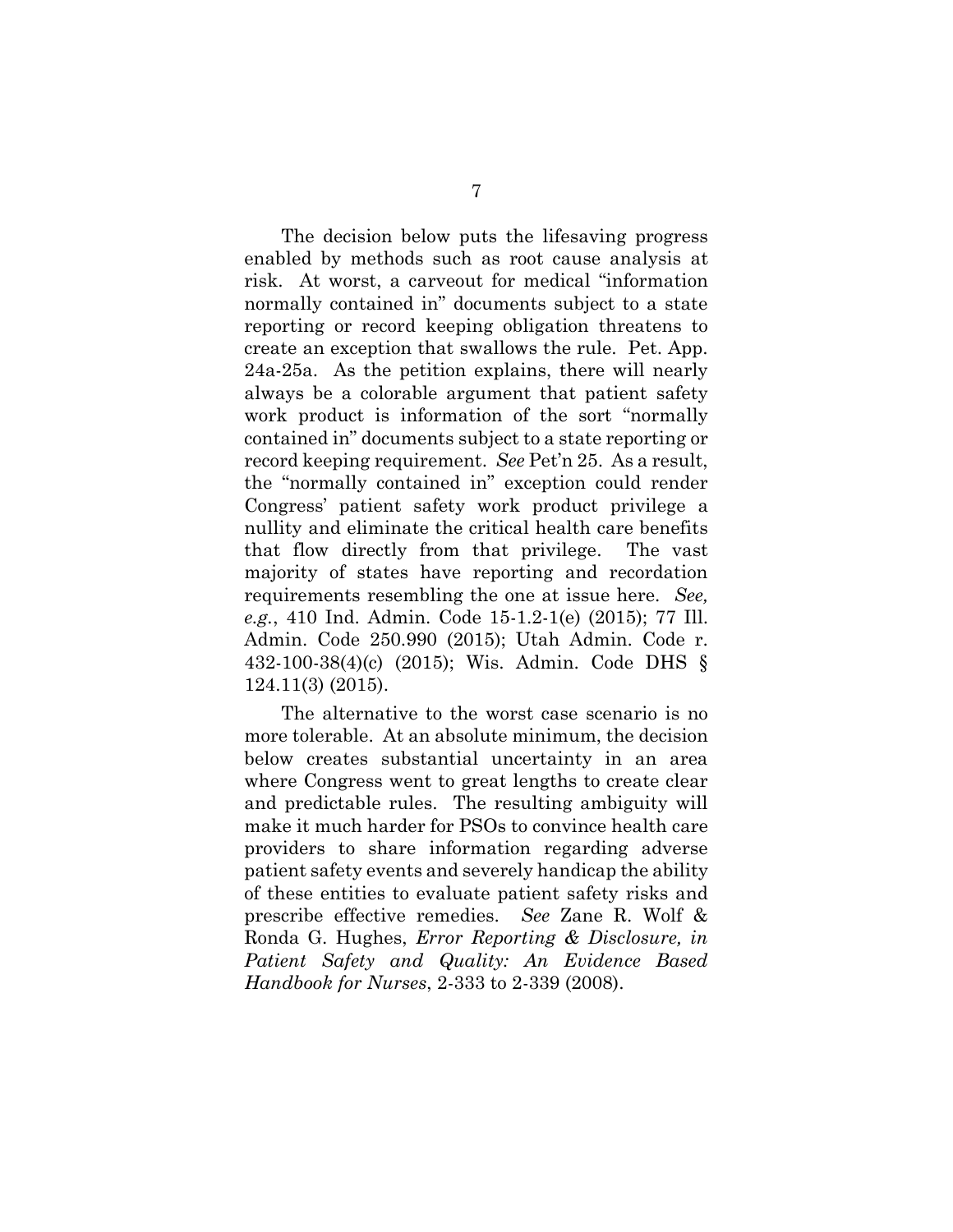### **II. Immediate Review Of The Question Presented Is Critical.**

The Joint Commission respectfully submits that the Court should address the scope of the patient safety work product privilege now and not wait for some future case presenting a similar question. As the petition explains, while the question presented in this case is of paramount importance, it is unlikely to be presented to this Court in a final judgment with great frequency. Pet'n. 31. The scope of the patient safety work product privilege is most often litigated in state court medical malpractice suits and is only rarely the primary focus of a final judgment on the merits free from the distractions presented by the other issues in a malpractice case. Accordingly, this case presents the ideal vehicle for providing much-needed clarity on the scope of the patient safety work product privilege Congress created.

More importantly, in the absence of this Court's immediate intervention, a return to the pre-Patient Safety Act status quo is all but inevitable. Despite the manifest clarity of the statutory provisions at issue, lower courts are confused about the operation and scope of the privilege Congress created. *See* Pet'n 21- 25. Decisions like the one at issue here diminishing the privilege make it highly unlikely that health care organizations will adopt a robust view of what constitutes patient safety work product. That means these organizations will be unwilling to cultivate and share the information necessary to develop practices and procedures that can save lives. As noted *supra*, PSOs already encounter difficulty when attempting to convince health care organizations to share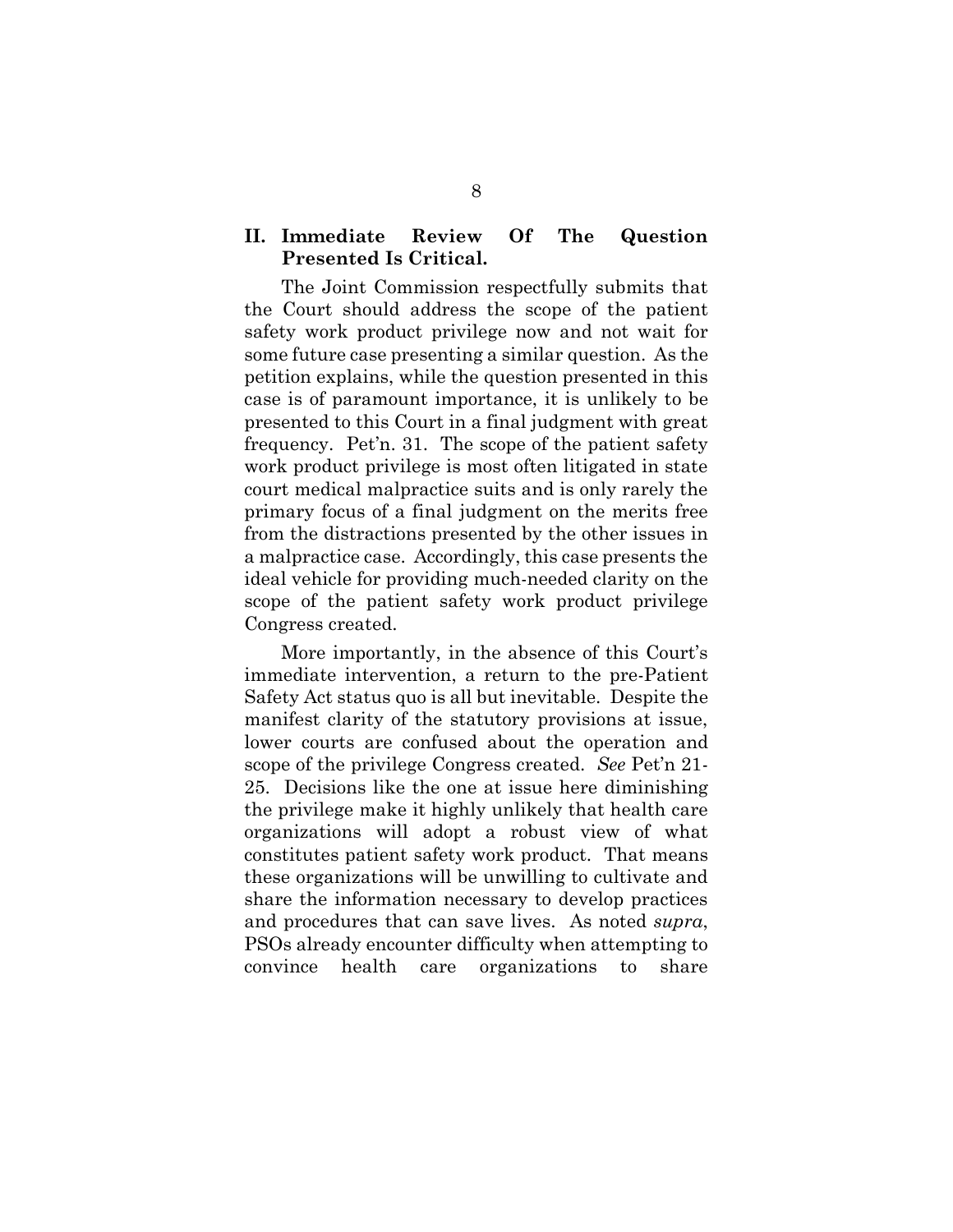information about adverse patient safety events. The Joint Commission has encountered the same problem. In the wake of the decision below, PSOs are essentially back at square one in terms of convincing health care organizations that they can share information about adverse patient safety events free from fear of use in litigation.

While the decision below is limited in direct application to only one State, its effects will reverberate nationwide as health care organizations will almost certainly operate based on the least generous interpretation of the patient safety work product privilege for fear that patient safety work product will later be used against them in litigation. What is more, as health care delivery becomes increasingly complex, the need for information sharing free from the fear that no good deed will go unpunished will be even more imperative. This Court's immediate attention is warranted.